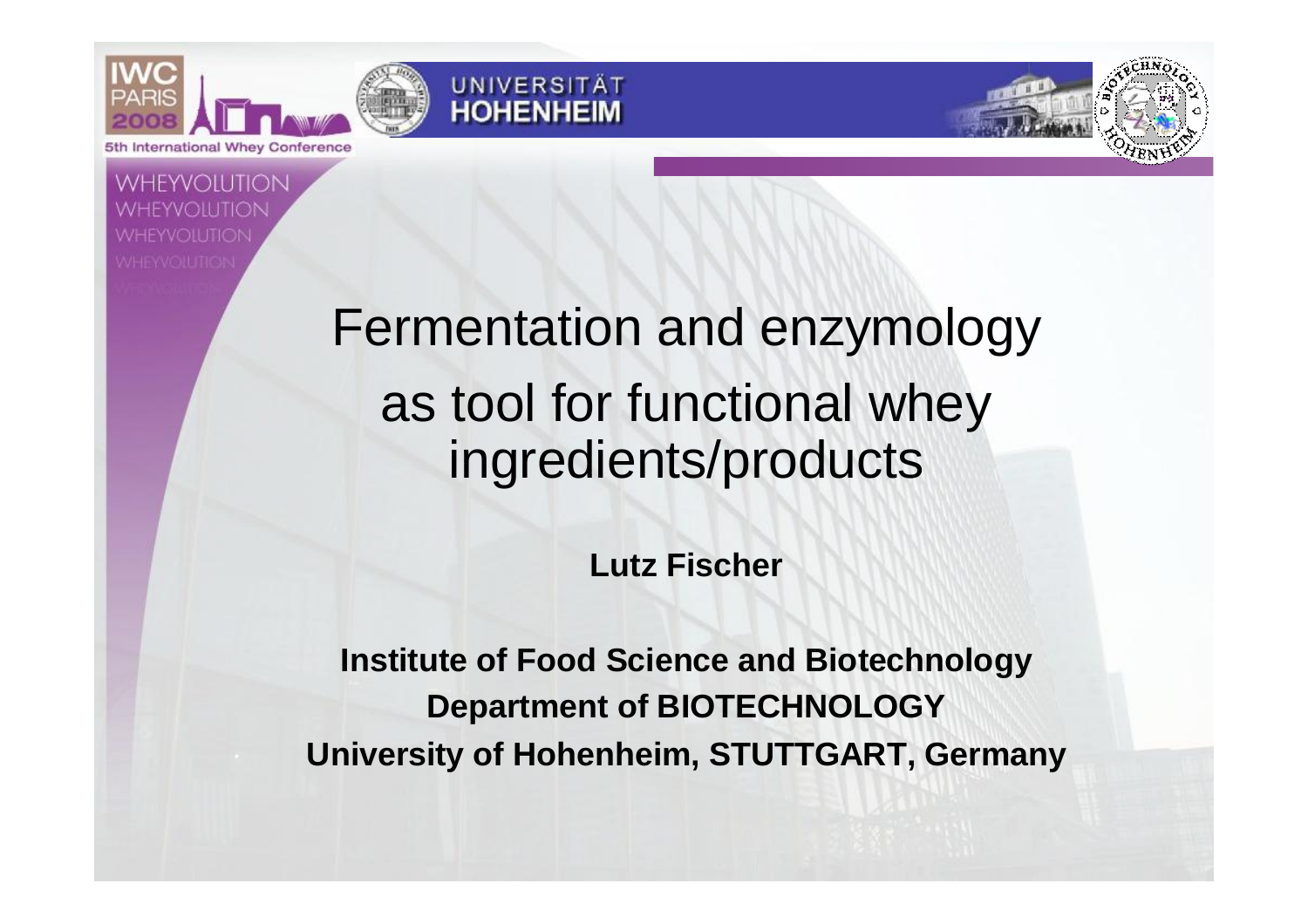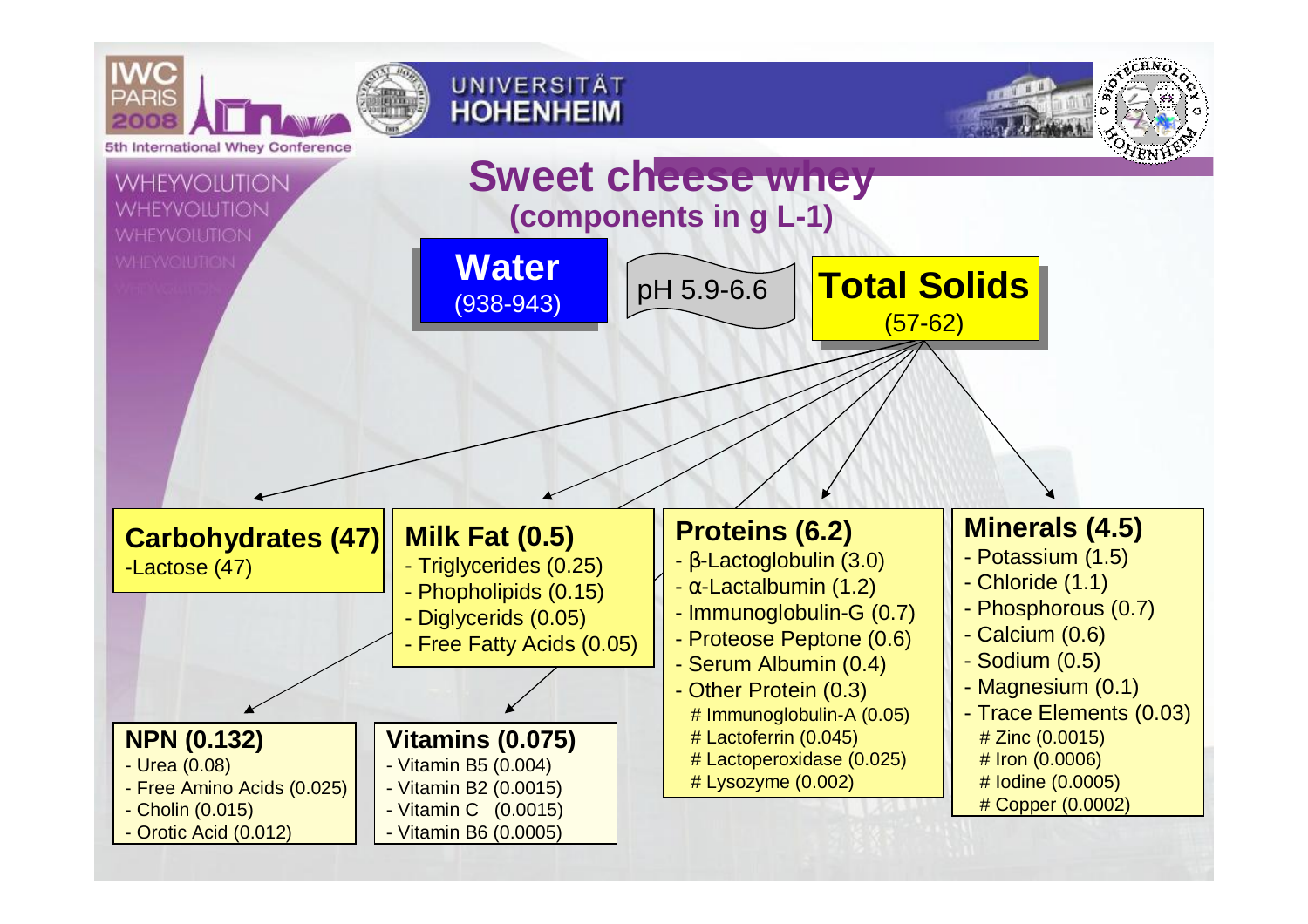

**WHEYVOILITION** 

## **Fermentation using whey**

Comparison: typical chemically defined medium

| component                                 | amount/L                             |  |  |
|-------------------------------------------|--------------------------------------|--|--|
| glucose                                   | 10 <sub>g</sub>                      |  |  |
| $NH_4Cl$                                  | 1 <sub>q</sub>                       |  |  |
| $K_2HPO4$<br>$MgSO4$ • 7 H <sub>2</sub> O | 0.5 <sub>g</sub><br>0.2 <sub>g</sub> |  |  |
| $FeSO4$ • 7 H <sub>2</sub> O              | $0.01$ g                             |  |  |
| $CaCl2$ 2 H <sub>2</sub> O                | 0.01 <sub>g</sub>                    |  |  |
| <b>NaCl</b>                               | 0.5 <sub>g</sub>                     |  |  |
| trace element solution                    | $1 \text{ ml}$                       |  |  |
|                                           |                                      |  |  |

"molecular formula" of a bacterial cell :

 $C_1$  H<sub>1.6</sub> O<sub>0.5</sub> N<sub>0.15</sub> P<sub>0.01</sub> S<sub>0.001</sub> (elemental analysis)

#### **Whey** is an undefined natural complex medium

pasteurization or sterilization (?)

The quality and/or quantity The quality and/or quantity of the **carbon/energy** of the **carbon/energy** source and the **nitrogen source** is an issue **nitrogen source** is an issue

- *b*-galactosidase activity - *b*-galactosidase activity

- additional nitrogen source(s) - additional nitrogen source(s)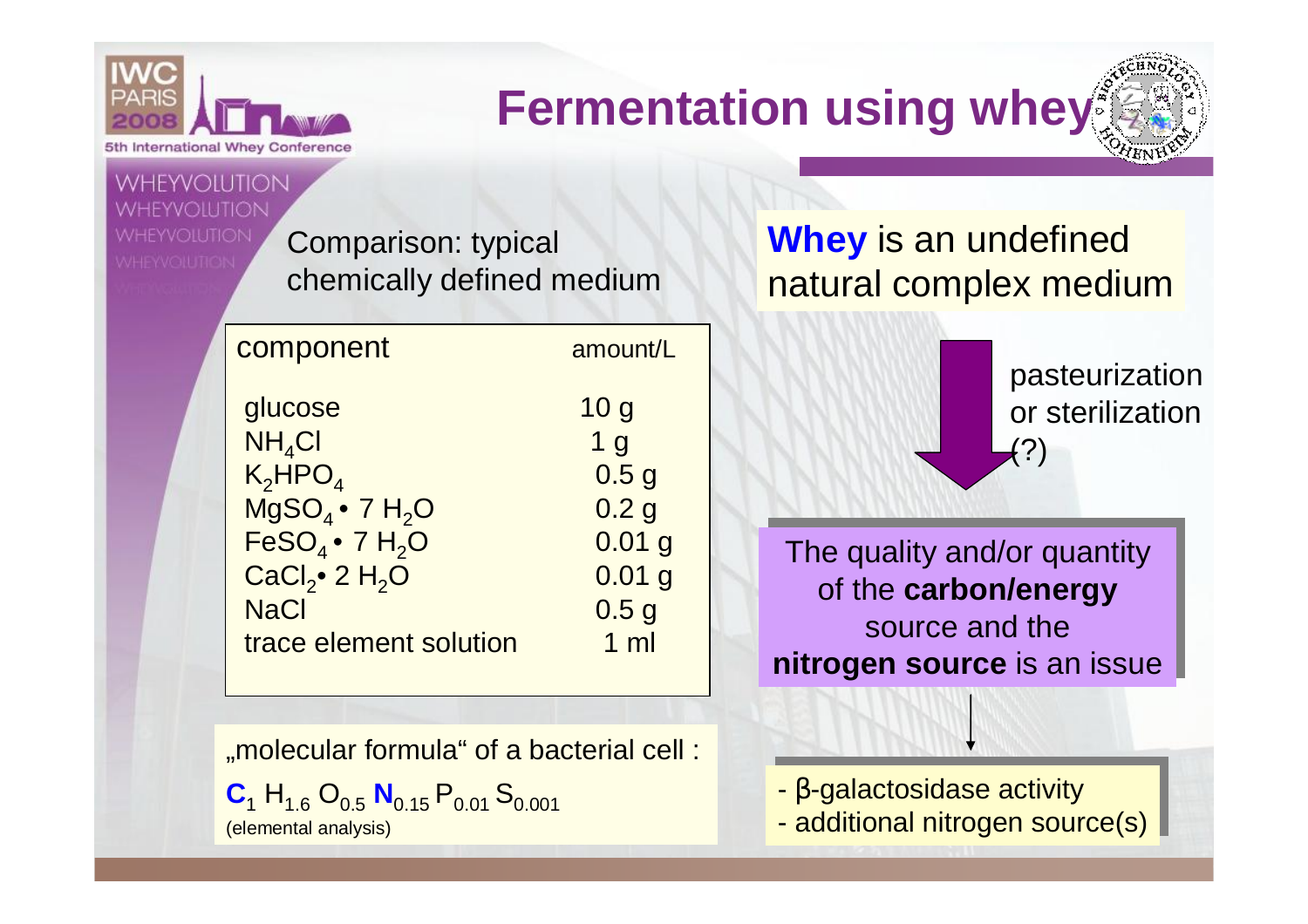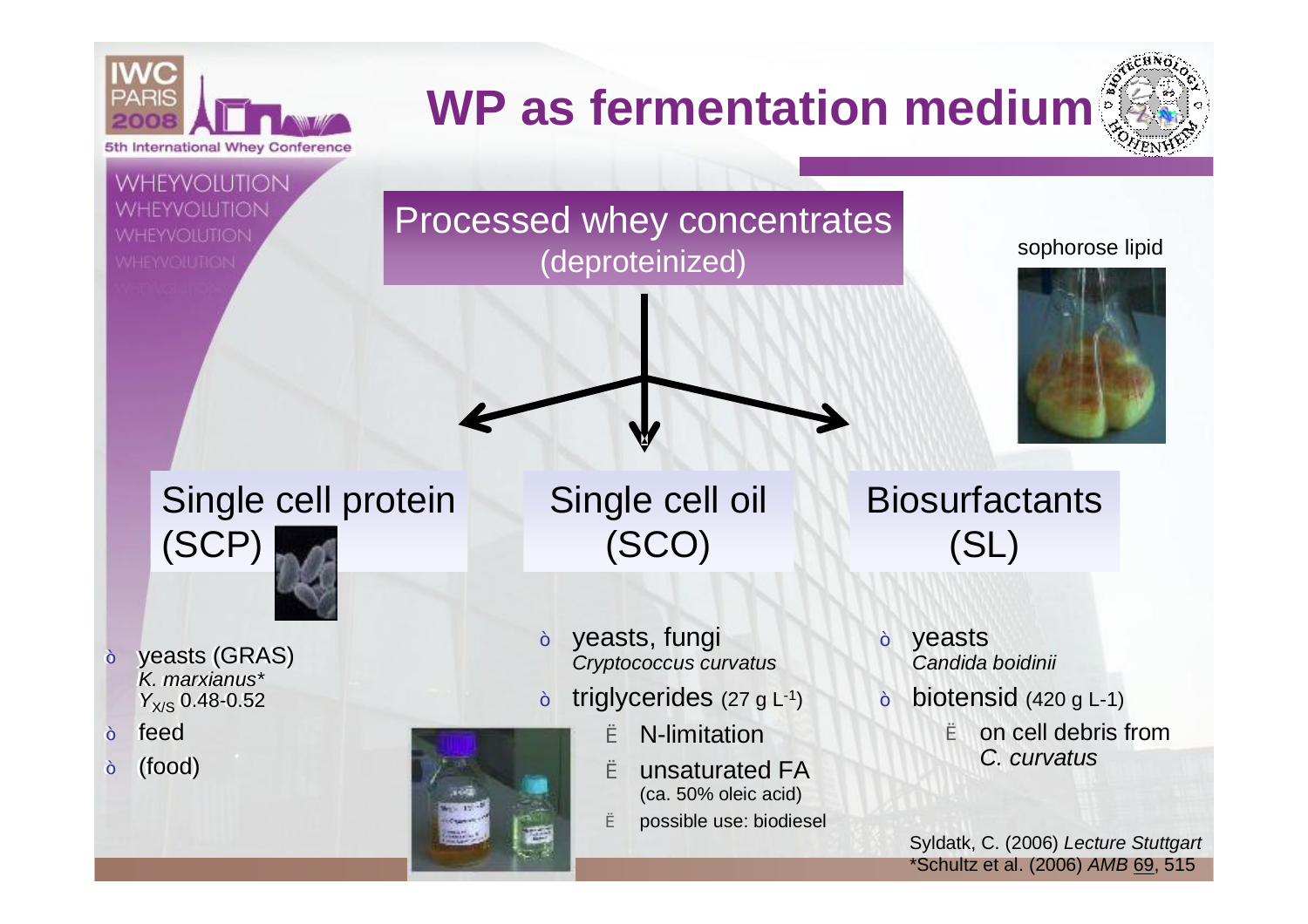## **Lactic acid bacteria and whey**

|                                                     | Final concn (mM)* |                                                |  |  |
|-----------------------------------------------------|-------------------|------------------------------------------------|--|--|
| Constituent <sup>®</sup>                            | MPL <sub>8</sub>  | MPL (amt/liter)                                |  |  |
| Lactose                                             | 58.4              | 58.4(20 g)                                     |  |  |
| Sodium thioglycolate*                               | 4.38              | 4.38(0.5g)                                     |  |  |
| Tween $80^{\circ}$ (% vol/vol)                      | 0.1               | 0.1(1g)                                        |  |  |
| $K_2HPO_4 - 3H_2O^*$                                | 7                 |                                                |  |  |
| Na <sub>2</sub> HPO <sub>4</sub>                    |                   | 2.11(0.3g)                                     |  |  |
| NaH <sub>2</sub> PO <sub>4</sub> · H <sub>2</sub> O |                   | 5.8 (0.8 g)                                    |  |  |
| Potassium acetate*                                  | 15                | 75(7.35g)                                      |  |  |
| Ammonium citrate*                                   | 10                |                                                |  |  |
| Orotic acid <sup>*</sup>                            | 3.2               |                                                |  |  |
| Pyruvic acid <sup>®</sup>                           | 0.9               |                                                |  |  |
| Formic acid <sup>*</sup>                            | 0.2               |                                                |  |  |
| Oleic acid*                                         | 0.033             |                                                |  |  |
| NaCl                                                | 10                |                                                |  |  |
| CaCl <sub>2</sub>                                   | 5                 | 2.5(0.27g)                                     |  |  |
| $MgSO4 \cdot 7H2O*$                                 | 0.8 <sup>d</sup>  | 0.8(0.2 g)                                     |  |  |
| MnSO <sub>4</sub> · H <sub>2</sub> O                | $0.12^{c}$        | 0.12(0.02g)                                    |  |  |
| $FeSO4 \cdot 7H2O (µM)$                             | 70V               | $0.23(0.066$ mg)                               |  |  |
| Micronutrients* (µM)                                |                   |                                                |  |  |
| $(NH_4)_6M_0$ , $O_{24} \cdot 4H_2O$                | 0.0035            | $0.003(0.0037)$ mg)                            |  |  |
| CoCl <sub>2</sub> · 6H <sub>2</sub> O               | 0.03 <sup>o</sup> | $0.03(0.007$ mg)                               |  |  |
| $H_3Bo_1$                                           | $0.4^{p}$         | $0.4(0.025 \text{ mg})$                        |  |  |
| CuSO <sub>4</sub>                                   | 0.01 <sup>K</sup> | $0.01(0.0016$ mg)                              |  |  |
| $ZnSO4 - 7H2O$                                      | $0.01^{a}$        | 0.01 (0.0029 mg)                               |  |  |
| Bases*                                              |                   |                                                |  |  |
| Adenine                                             | 0.37 <sup>o</sup> | 0.37(0.05 g)                                   |  |  |
| Guanine                                             | 0.33''            | 0.33(0.05 g)                                   |  |  |
| Xanthine                                            | 0.32              | 0.32(0.05 g)                                   |  |  |
| Uracil                                              | $0.45^{o}$        | 0.45(0.05g)                                    |  |  |
| 2'-Deoxyguanosine*                                  | 0.19''            |                                                |  |  |
| Hypoxanthine*                                       | 0.37              |                                                |  |  |
| Amino acids                                         |                   |                                                |  |  |
| t-Alanine                                           | 2.24''            | $1.12^{r} (0.1 g)$                             |  |  |
| 1-Arginine                                          | $0.29^{d}$        | $1.84'$ (0.32 g)                               |  |  |
| t.-Asparagine                                       | $1.9^{d}$         | 2.27(0.3 g)                                    |  |  |
| L-Aspartate                                         | 7.5               | 3.75'(0.5 g)                                   |  |  |
| L-Cysteine - HCl                                    | $2.28^{d}$        | 1.6(0.28 g)                                    |  |  |
| Glycine                                             | 2.66 <sup>d</sup> | 2.13' (0.16 g)<br>2.25' (0.38 g)               |  |  |
| L-Glutamate                                         | 5.94              |                                                |  |  |
| L-Glutamine                                         | $2^{\epsilon}$    | 2(0.3g)                                        |  |  |
| L-Histidine                                         | $3.22^{d}$        | $1.3^{i}$ (0.2 g)                              |  |  |
| 1-Isoleucine                                        | $3.8^{d}$         | 2.75'(0.36 g)                                  |  |  |
| L-Leucine                                           | 1.52 <sup>d</sup> | 4.57 (0.6 g)                                   |  |  |
| t-Lysine · HCl                                      | $0.27^{d}$        | 2.4'(0.44 g)                                   |  |  |
| L-Methionine                                        | $3.35^{4}$        | 0.8' (0.12 g)                                  |  |  |
| t-Phenylalanine                                     | 1.21 <sup>d</sup> | 2.06'(0.34 g)                                  |  |  |
| L-Proline                                           | 4.7               | 8' (0.92 g)<br>3.42' (0.36 g)<br>2.52' (0.3 g) |  |  |
| L-Serine                                            | 1.9 <sup>d</sup>  |                                                |  |  |
| L-Threonine                                         | 0.42 <sup>d</sup> |                                                |  |  |
| t-Tryptophan                                        | 1 <sup>4</sup>    | 0.5' (0.1 g)                                   |  |  |
| L-Tyrosine                                          | 1.1 <sup>d</sup>  | 0.66'(0.12 g)                                  |  |  |
| L-Valine                                            | 4.27 <sup>d</sup> | 4'(0.48g)                                      |  |  |
| L-Cystine                                           | $0.42^{d}$        |                                                |  |  |
| itamins (µM)                                        |                   |                                                |  |  |
| $B_{12}$ (cobalamin) <sup>*</sup>                   | 7.4 <sup>k</sup>  | 7.4 (0.01 mg)                                  |  |  |
| Riboflavin*                                         | 2.66''            | $0.53(0.2$ mg)                                 |  |  |
| Calcium pantothenate*                               | $2^e$             | $0.2(0.1$ mg)                                  |  |  |
| Niacin*                                             | 14 <sup>d</sup>   | $1.4(0.17 \text{ mg})$                         |  |  |
| Folic acid <sup>*</sup>                             | $0.72^{d}$        | 0.072 (0.032 mg)                               |  |  |
| Pyridoxal*                                          | 2.45''            | 0.245 (0.05 mg)                                |  |  |
| Pyridoxamine*                                       | 0.83              |                                                |  |  |
| p-Aminobenzoate*                                    | $2.92^{d}$        |                                                |  |  |
| Biotin*                                             | 0.04''            |                                                |  |  |
| Thiamine*                                           | 3ª                |                                                |  |  |
| t-Ascorbic acid* (mM)                               | 2.8               | Chervaux et al. (                              |  |  |
| Spermine · 6H.O'                                    | 25                |                                                |  |  |

- ˜ lactic acid bacteria need a huge number of ˜ lactic acid bacteria need a huge number of supplements (auxotrophic) supplements (auxotrophic)
- ˜ typical complex medium: **MRS** ˜ typical complex medium: **MRS** (peptone, meat extract, yeast extract, glucose, salts, (peptone, meat extract, yeast extract, glucose, salts, minerals) minerals)
- ˜ **production of** *L. casei* using supplemented and ˜ **production of** *L. casei* using supplemented and production of *E. caser* dang supprenticities. (from powder) (from powder)
	- è supplements: ammonium salts (2.5 g L-1), yeast è supplements: ammonium salts (2.5 g L-1), yeast extract (0.25 g L-1) extract (0.25 g L-1)
	- <sup>è</sup> biomass yield to lactose: *Y*X/S =0.165 kg kg-1 <sup>è</sup> biomass yield to lactose: *Y*X/S =0.165 kg kg-1

by-products: lactic acid and EPS

Chervaux et al. (2000) *AEM* 66*. Vol. 12*. 5306

<sup>a</sup>Mondragon-Parada et al. (2006) *ABB* 134, 223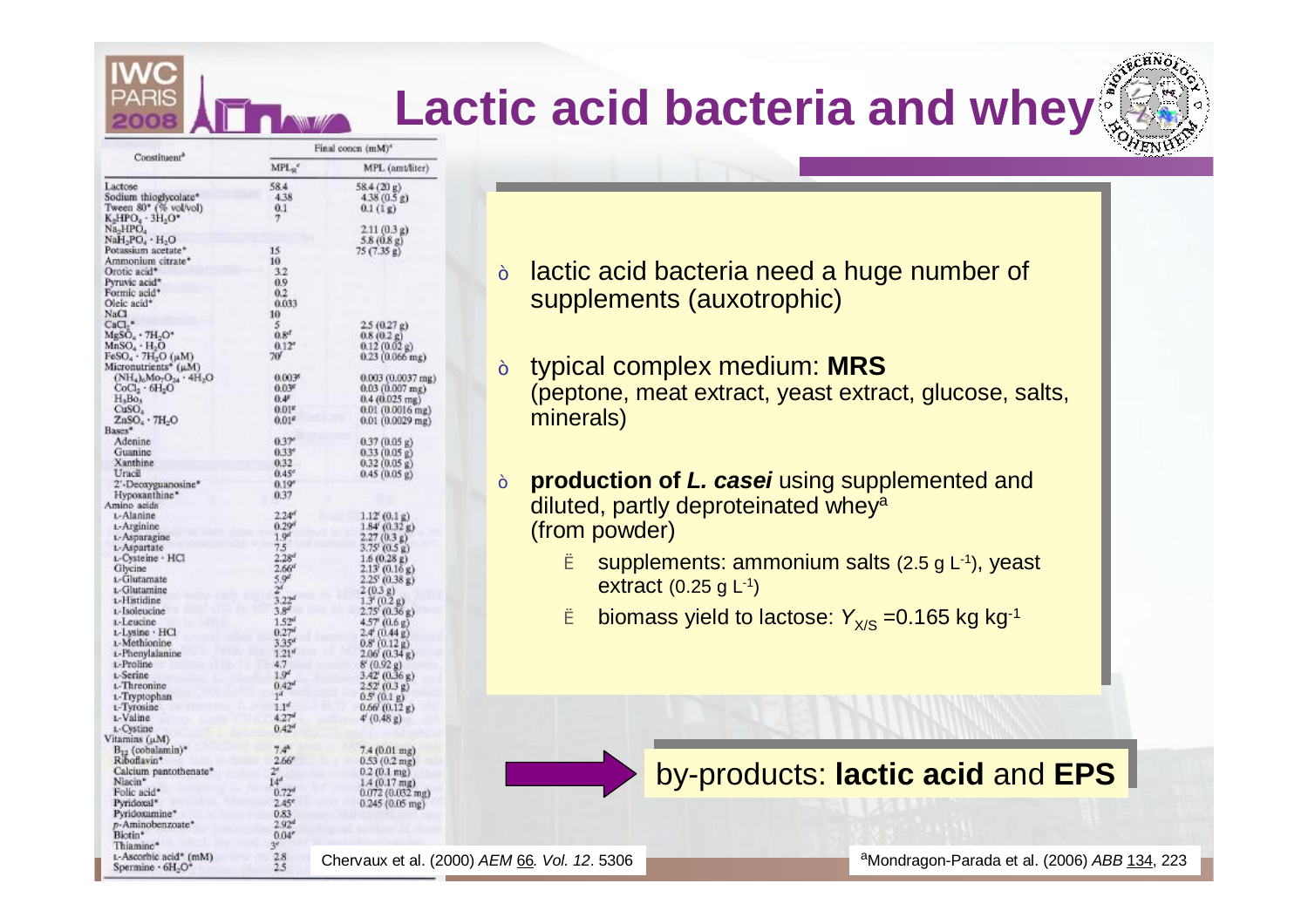#### **Lactic acid production in whey**5th International Whey Conference



q production of pure L(+)- or D(-)-lactic acid\* q production of pure L(+)- or D(-)-lactic acid\*

- 80.000 t anno-1 , 90% by LAB fermentation 80.000 t anno-1 , 90% by LAB fermentation
- polylactic acid: biodegradable polymers polylactic acid: biodegradable polymers
- synthon in chemistry synthon in chemistry
- *food*: preservative, flavour agent, acidity adjuster *food*: preservative, flavour agent, acidity adjuster

|                    | Lactic acid isomers produced by common dairy lactobacilli                                          |                       |                       |                      |                                                      |  |
|--------------------|----------------------------------------------------------------------------------------------------|-----------------------|-----------------------|----------------------|------------------------------------------------------|--|
|                    | Name of bacteria                                                                                   | $D(-)$ Lactic<br>acid | $L(+)$ Lactic<br>acid | $DL(\pm)$<br>mixture |                                                      |  |
|                    | L. acidophilus                                                                                     | No                    | No                    | Yes                  |                                                      |  |
|                    | L. delbrueckii subsp. lactis                                                                       | Yes                   | No                    | No                   |                                                      |  |
|                    | L. delbrueckii subsp.<br>bulgaricus                                                                | Yes                   | No                    | No                   |                                                      |  |
| + yeast<br>extract | L. helveticus                                                                                      | No                    | N <sub>o</sub>        | Yes                  |                                                      |  |
|                    | L. casei                                                                                           | No                    | Yes                   | No                   | pH 5.5, 37°C,                                        |  |
|                    | L. paracasei subsp.<br>tolerans                                                                    | No                    | Yes                   | No                   | 4 g $L^{-1}$ h <sup>-1</sup>                         |  |
|                    | L. paracasei subsp.<br>paracasei                                                                   | No.                   | Yes <sup>a</sup>      | No                   |                                                      |  |
|                    | L. rhamnosus                                                                                       | No                    | Yes                   | No                   |                                                      |  |
|                    | L. plantarum                                                                                       | No                    | No                    | Yes                  | continuous production                                |  |
|                    | Lc. lactis                                                                                         | No                    | Yes                   | No.                  | using immobilised cells                              |  |
|                    | S. thermophilus                                                                                    | No                    | Yes                   | No                   |                                                      |  |
|                    | Leuconostoc sp.                                                                                    | Yes                   | No                    | No                   | (entrapment by gels)                                 |  |
|                    | <sup>a</sup> Some strains produce $D(-)$ and $L(+)$ lactic acid (Source: Curry an<br>Crow, 2003a). |                       |                       |                      | productivity<br>--><br>12 g $L^{-1}$ h <sup>-1</sup> |  |

\*Review see: Panesar et al. 2007, *Food Chem.* 105, 1

 $+$   $'$ 

HEYVOILITION

*i* vheyvolution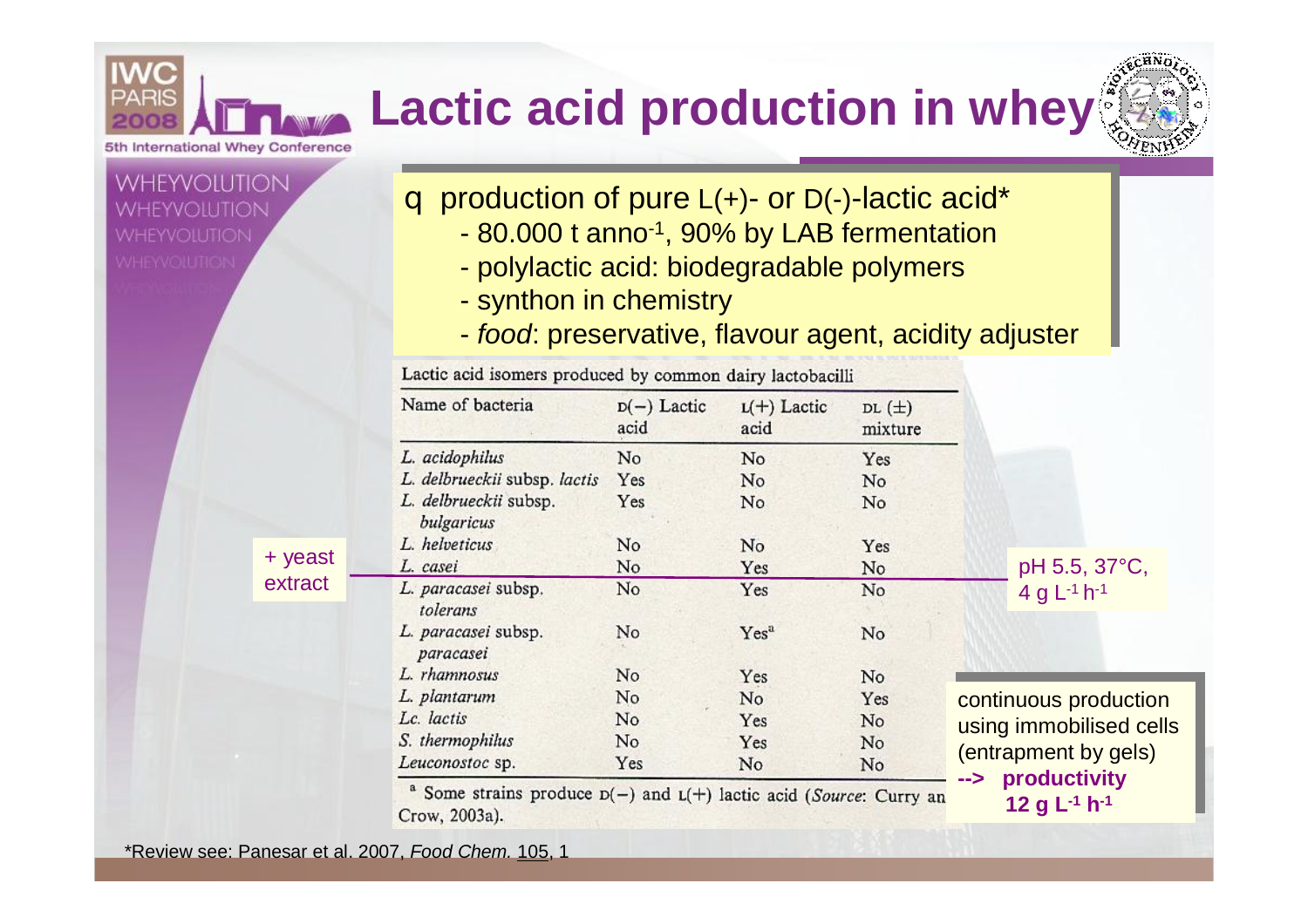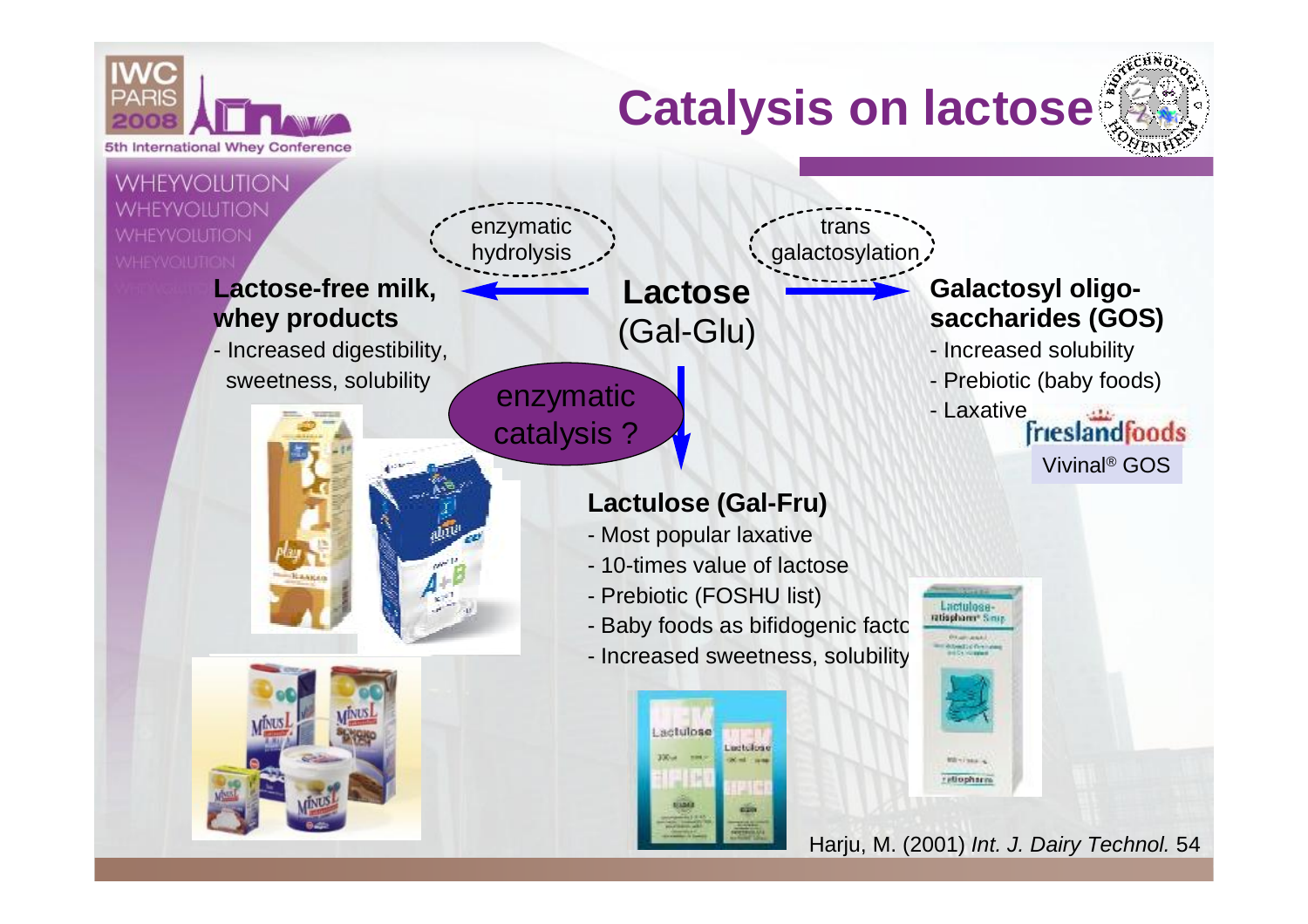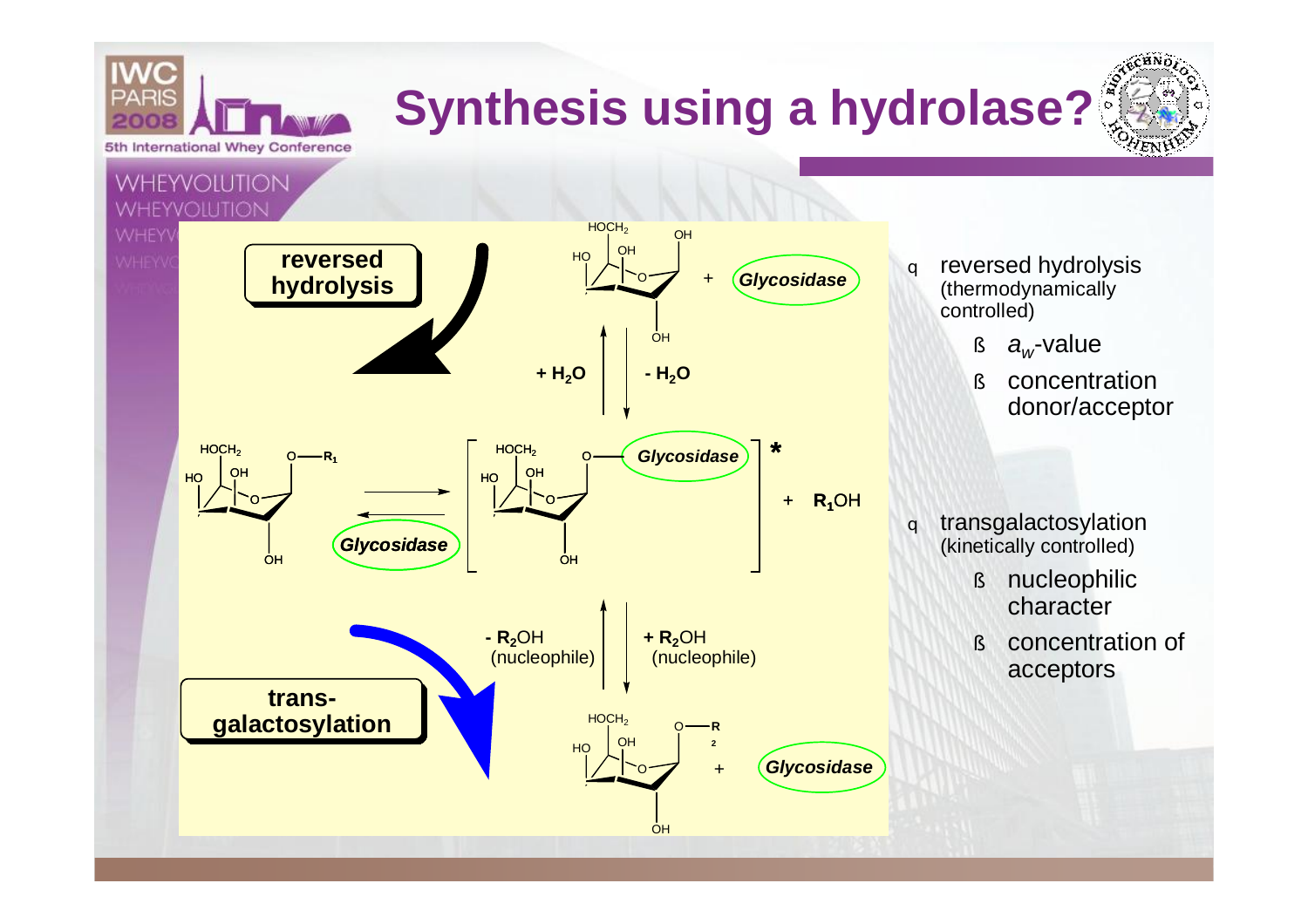





### **WHEYVOILITION**





geothermal heated marine sediments (Stetter, Uni Regensburg)





Quelle: ArchiMeDes

- q *Pyrococcus furiosus* (extremophilic species of Archaea)
- q enzyme CelB:

*b*-glucosidase as well as *b*-galactosidase activity

- q stability:  $t_{1/2}$  (100°C) = 85h,  $t_{1/2}$  (110°C) = 13h
- q CelB produced in *E. coli*  $(1 \text{ mkat } L^{-1} = 16.6 \text{ Mill. } U L^{-1})$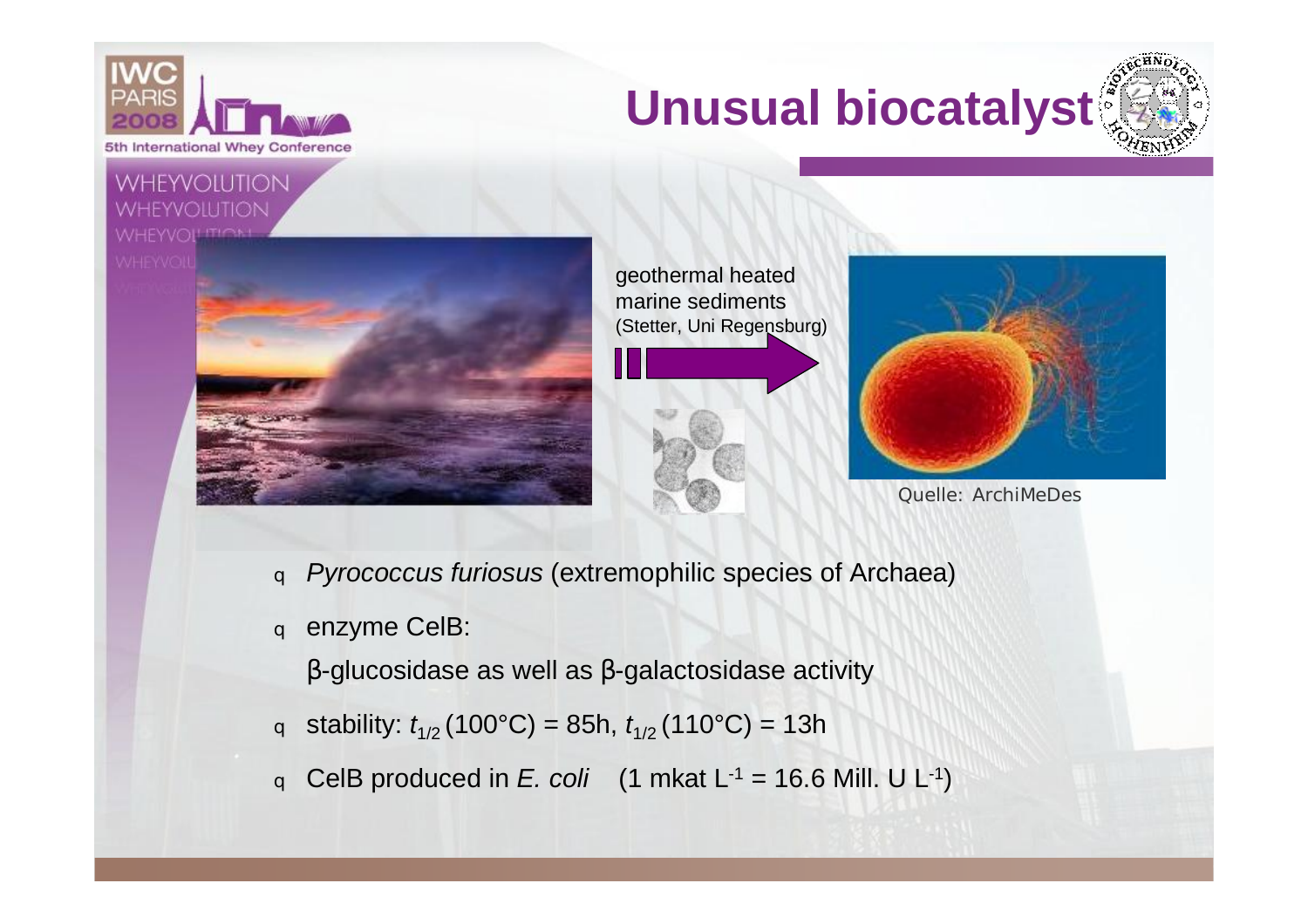

- whey UF permeate - whey UF permeate

- at 75°C - at 75°C

- 2: immobilised enzyme (Cel B)
- 3: substrate solution (processed whey)
- 4: water bath
- 5: pump
- 6: product solution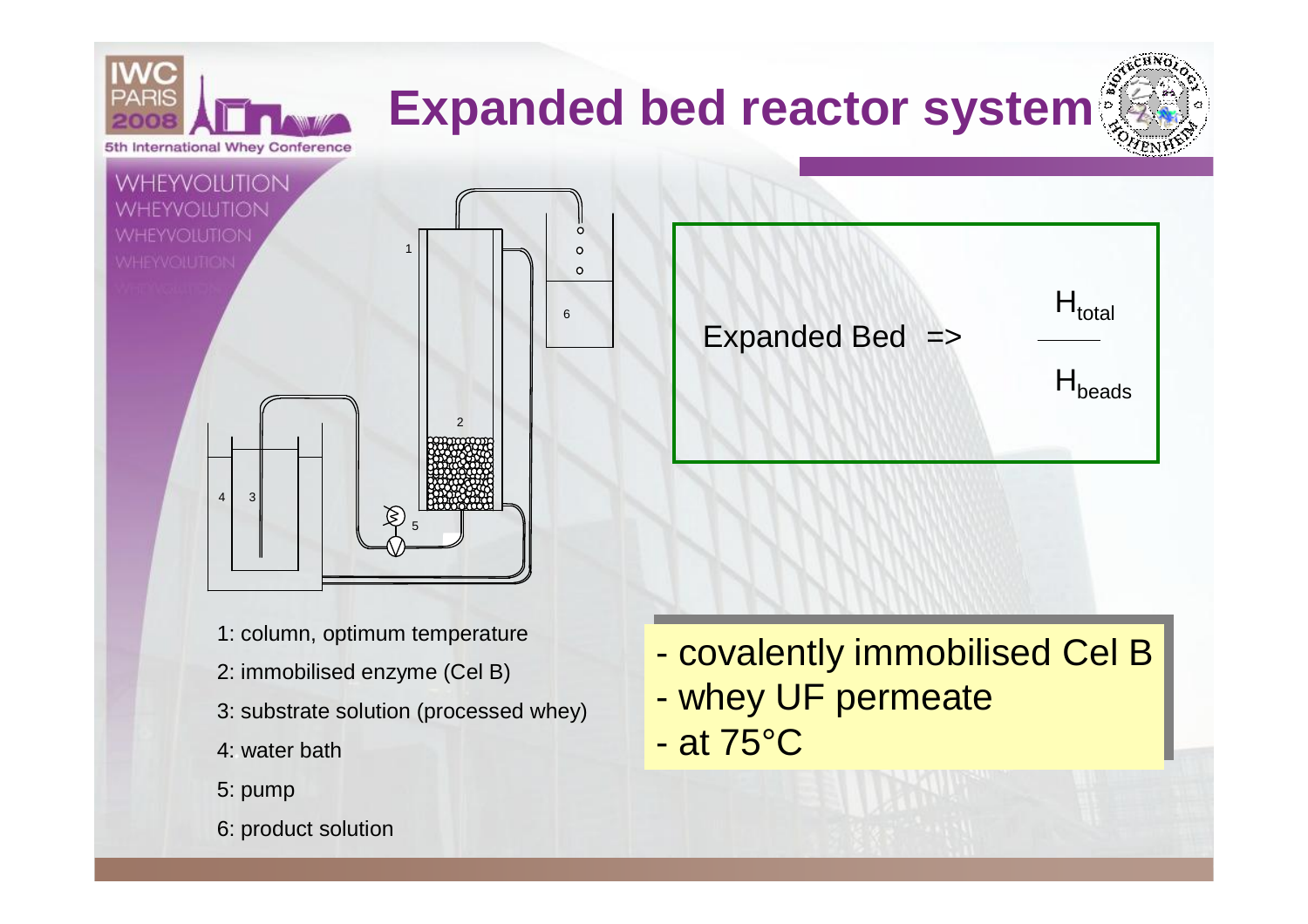

### **Continuous lactulose synthesis**



| Whey-UF-                                 | sugar                           |             |               |               |               |
|------------------------------------------|---------------------------------|-------------|---------------|---------------|---------------|
| permeate                                 |                                 | start $t_0$ | 1.3           | 1.6           | 2.0           |
| diluted                                  | Lactose [g/L]                   | 45.61       | 5.93          | 8.20          | 11.02         |
| ٠<br><b>0.1 M Frc</b>                    | hydrolysis [%]                  |             | 87.0          | 82.0          | 75.8          |
|                                          | Lactulose [g/L]                 |             | 0.96          | 1.25          | 1.44          |
|                                          | yield [%]                       |             | 2.4           | 3.3           | 4.2           |
| $\ddot{\phantom{1}}$<br><b>0.5 M Frc</b> | Lactose [g/L]<br>hydrolysis [%] | 44.17       | 6.68<br>84.9  | 8.49<br>80.8  | 10.5<br>75.2  |
|                                          | Lactulose [g/L]<br>yield [%]    |             | 5.66<br>15.1  | 6.47<br>18.1  | 6.83<br>20.6  |
| concentr.<br>٠<br><b>0.1 M Frc</b>       | Lactose [g/L]<br>hydrolysis [%] | 109.66      | 34.11<br>68.9 | 41.56<br>62.1 | 180<br>56.1   |
|                                          | Lactulose [g/L]<br>yield [%]    |             | 2.36<br>3.1   | 1.71<br>2.5   | 1.75<br>2.8   |
| ÷<br><b>0.5 M Frc</b>                    | Lactose [g/L]<br>hydrolysis [%] | 105.13      | 20.81<br>80.2 | 33.65<br>68.0 | 39.61<br>62.3 |
|                                          | Lactulose [g/L]<br>yield [%]    |             | 3.84<br>4.6   | 10.62<br>14.9 | 10.62<br>16.2 |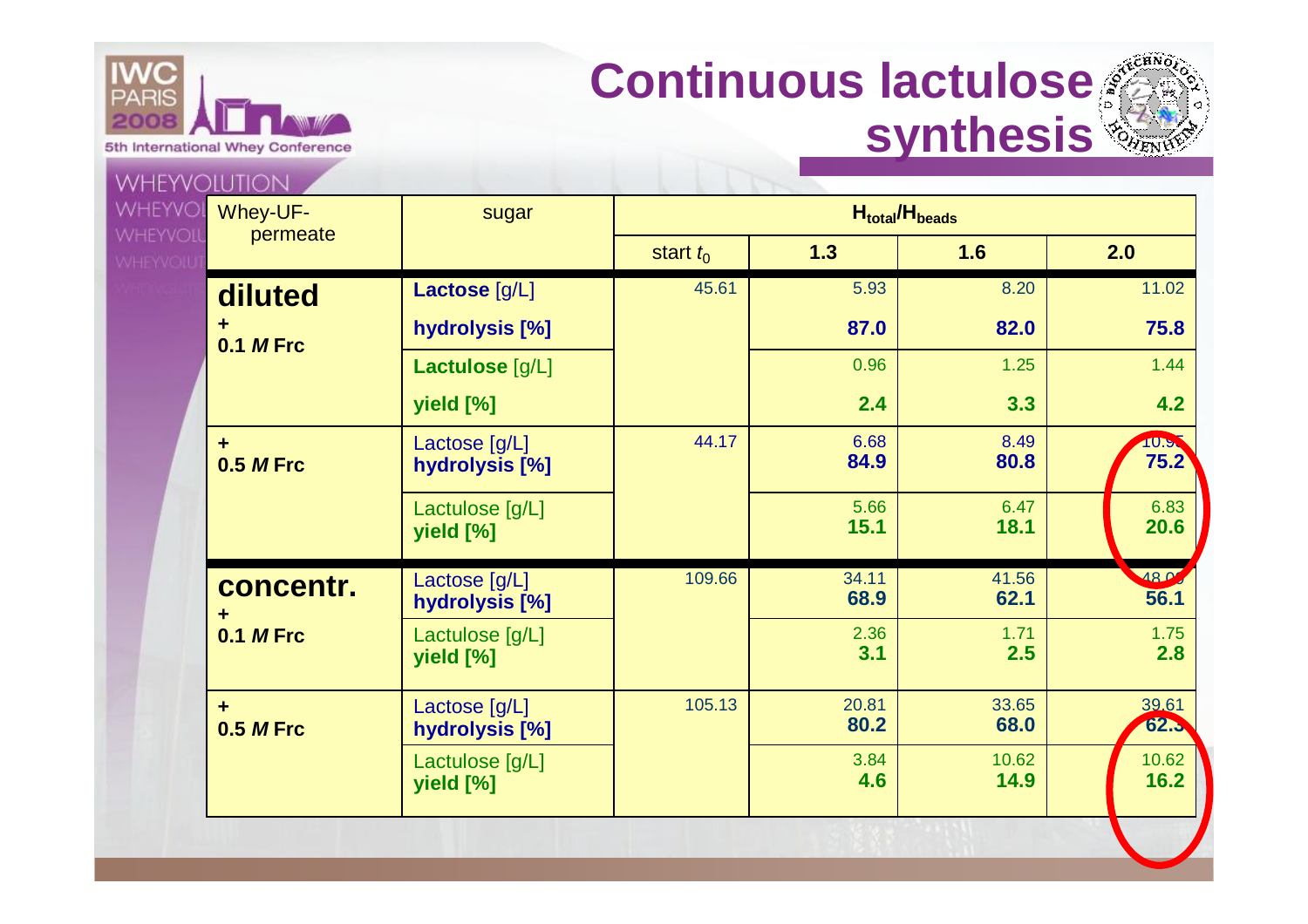

**fermentation fermentation**

**dairy products with ACE inhibitors**

- ˜ **commercially available enzymes** ˜ **commercially available enzymes (pancreatic proteases, etc.) (pancreatic proteases, etc.)**
- ˜ **proteases from dairy starter cultures** ˜ **proteases from dairy starter cultures**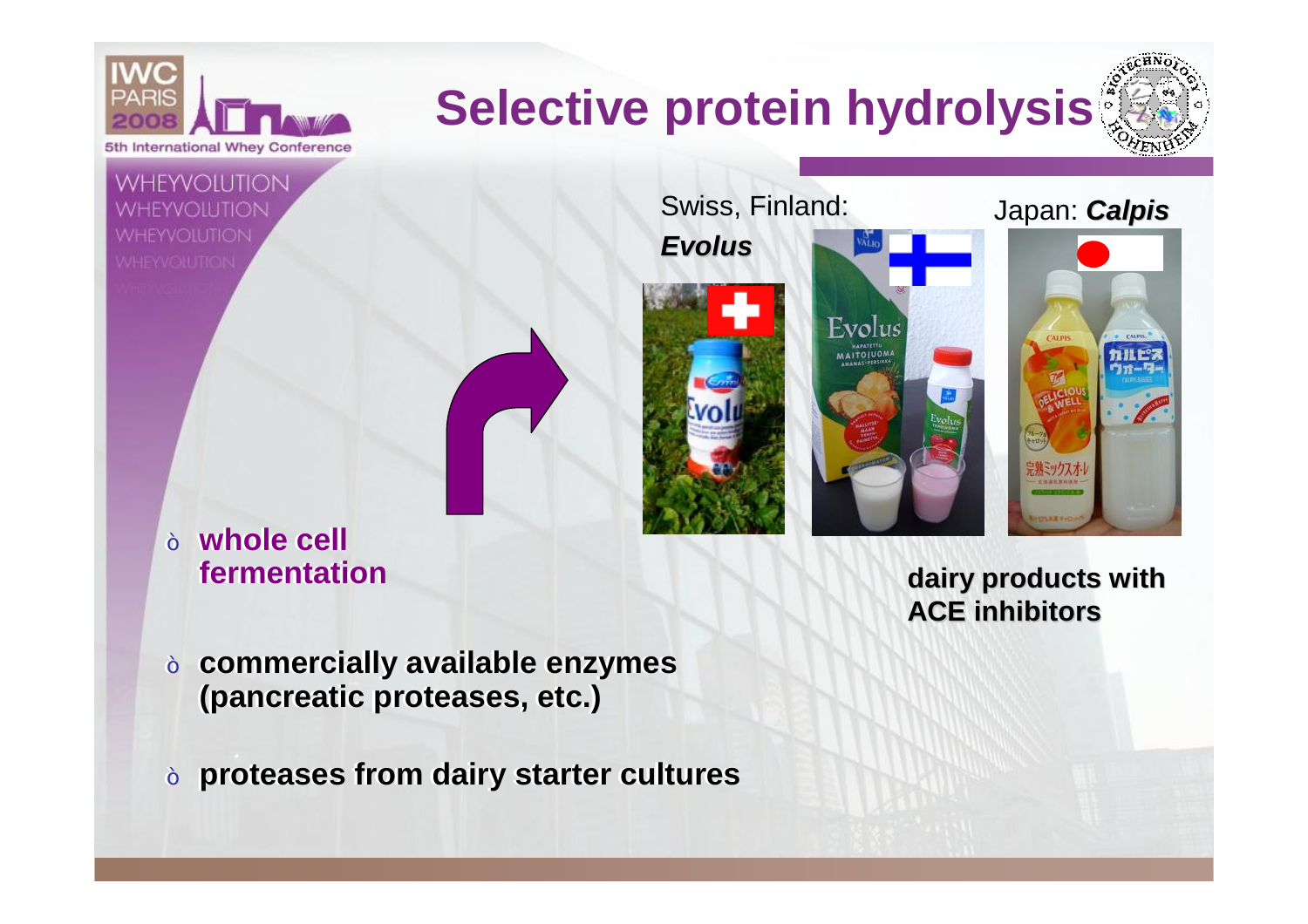

### **L. helveticus: proteolytic enzymes**

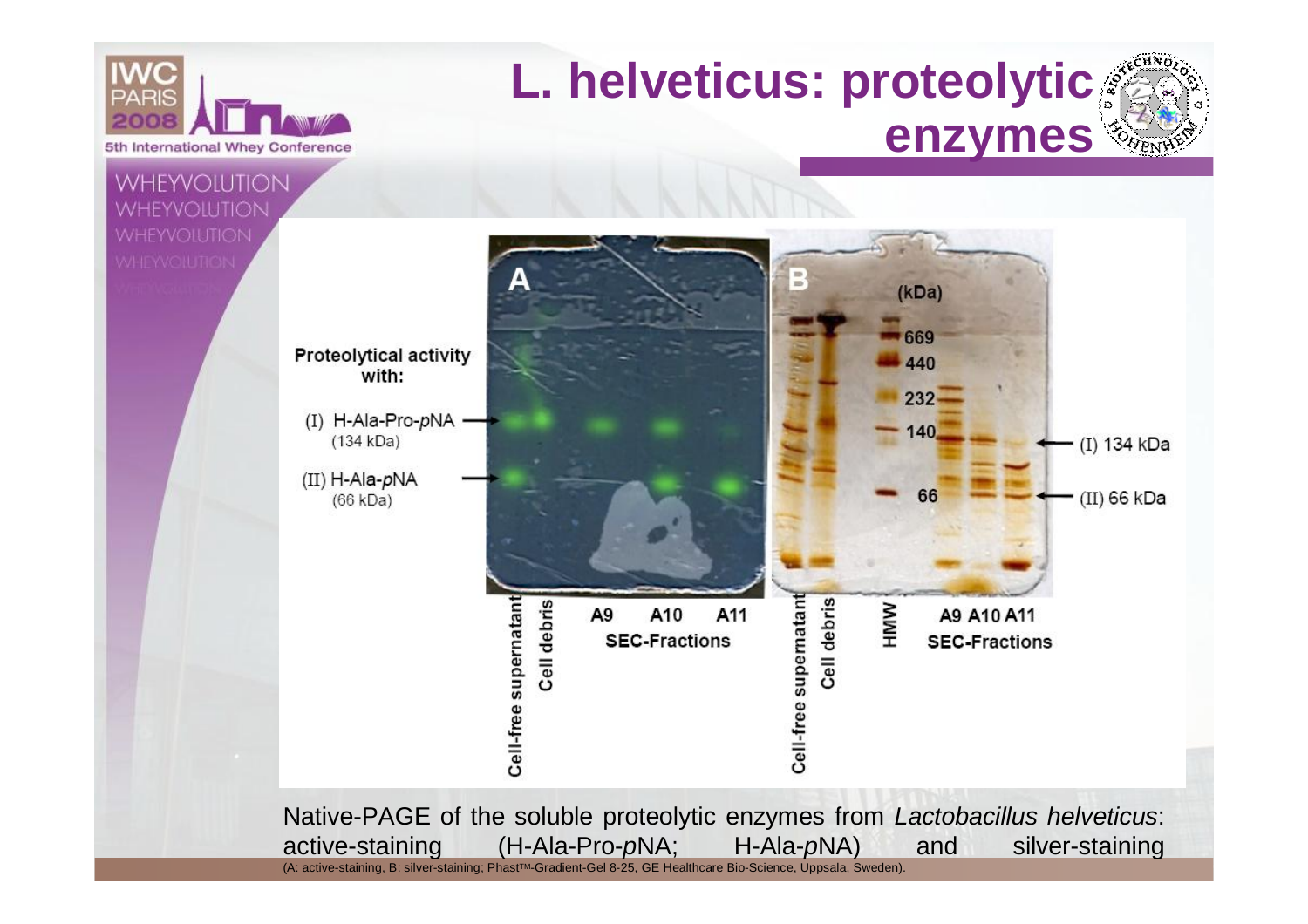



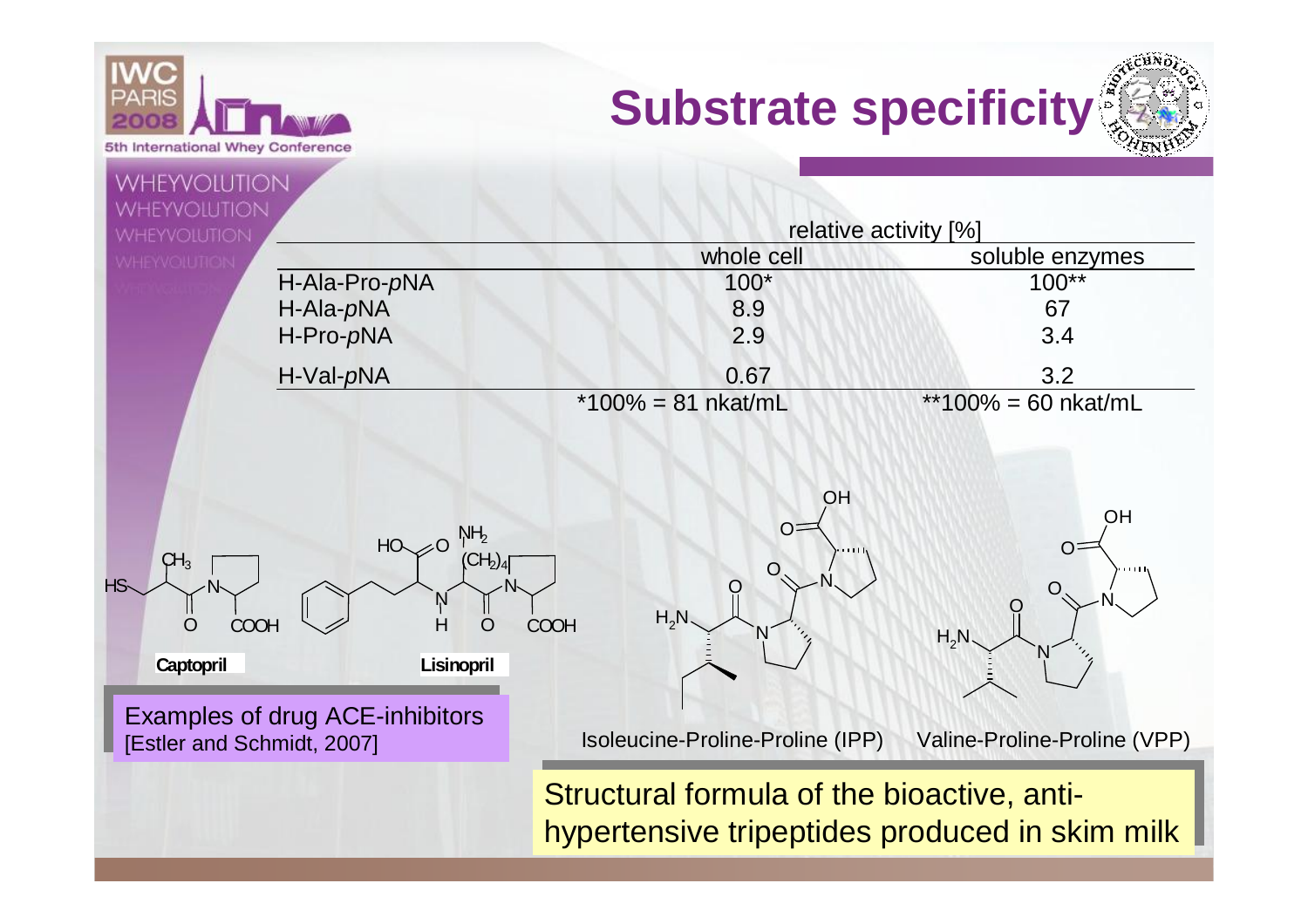

WHEYVOILITION

**VHEYVOILITIOI** 

# **Sequences of whey proteins**

*a*-Lactalbumin B (123 amino acids)

EQLTKCEVFRELKDLKGYGGVSL**P**EWVCTTFH TSGYDTEAIVENNQSTDYGLFQINNKIWCKNDQ D**P**HSSNICNISCDKFLNNDLTNNIMCVKKILDK VGINYWLAHKALCSEKLDQWLCEKL

*b*-Lactoglobulin B (162 amino acids) *b*-Lactoglobulin B (162 amino acids)

LIVTQTMKGLDIQKVAGTWYSLAMAASDISLLD AQSA**P**LRVYVEELK**P**T**P**EGDLEILLQKWENGEC AQKKIIAEKTKI**P**AVFKIDALNENKVLVLDTDYK KYLLFCMENSAE**P**EQSLACQCLVRT**P**EVDDEAL EKFDKALKAL**P**MHIRLSFNT**P**QLEEQCHI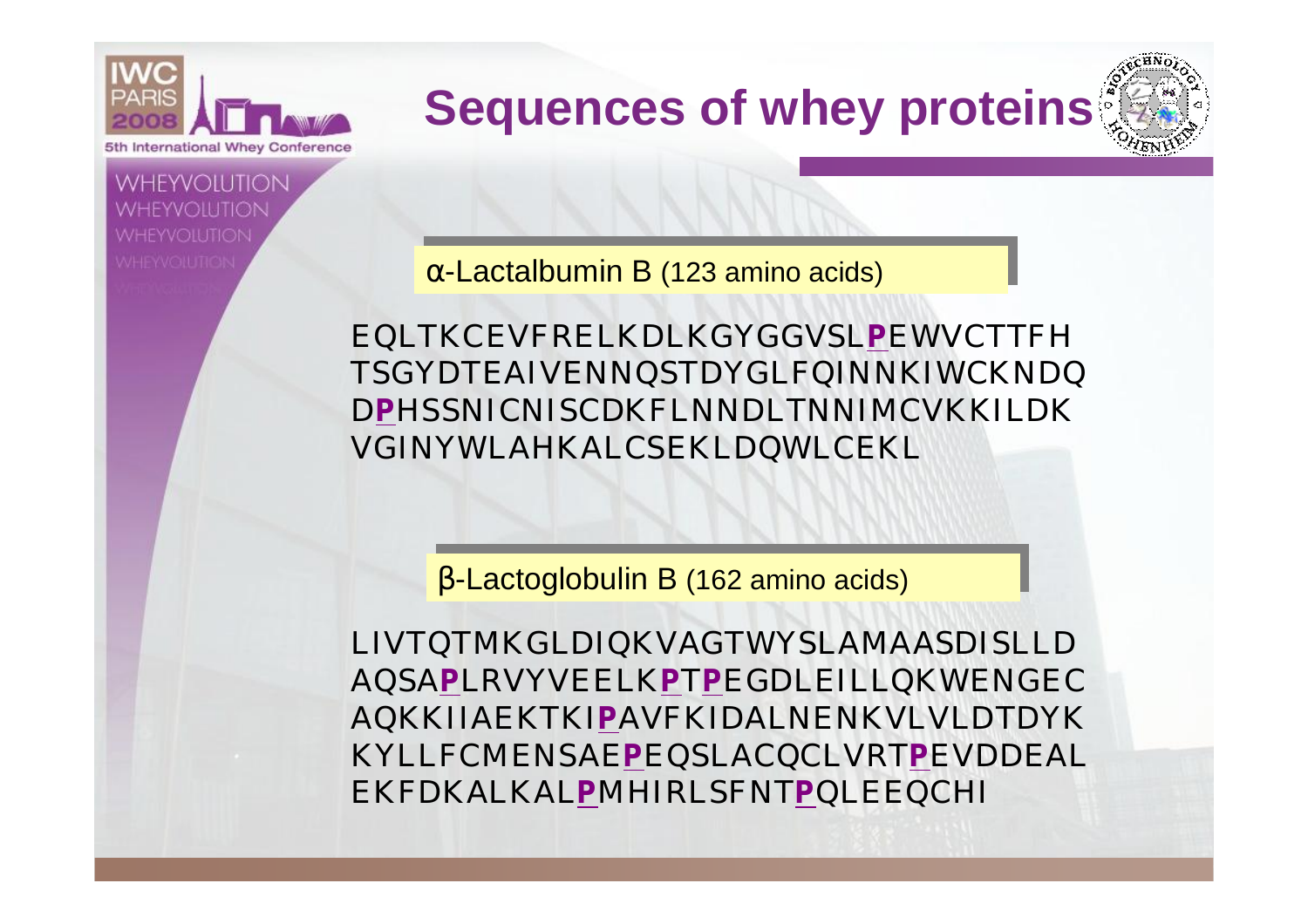

#### **WHEYVOILITION** *i* vheyvoilitioi



- ˜ whey and its various formulations (permeates, powders, ˜ whey and its various formulations (permeates, powders, concentrates) can be regarded as versatile raw materials for further concentrates) can be regarded as versatile raw materials for further refinement by microbial cells or/and selective enzymes refinement by microbial cells or/and selective enzymes
- $\sim$  there is and probably will not be "the one big process" but a wide varity of bright biocatalytic applications to produce new functional varity of bright biocatalytic applications to produce new functional valuables valuables
	- è food industry è food industry
	- è cosmetic industry è cosmetic industry
	- è pharmaceutical industry è pharmaceutical industry
	- è chemical industry è chemical industry
- ˜ entrepreneurial decisiveness is demanded from the dairy industry in ˜ entrepreneurial decisiveness is demanded from the dairy industry in order to introduce new methods and expertise and to expand their interdisciplinary activities interdisciplinary activities